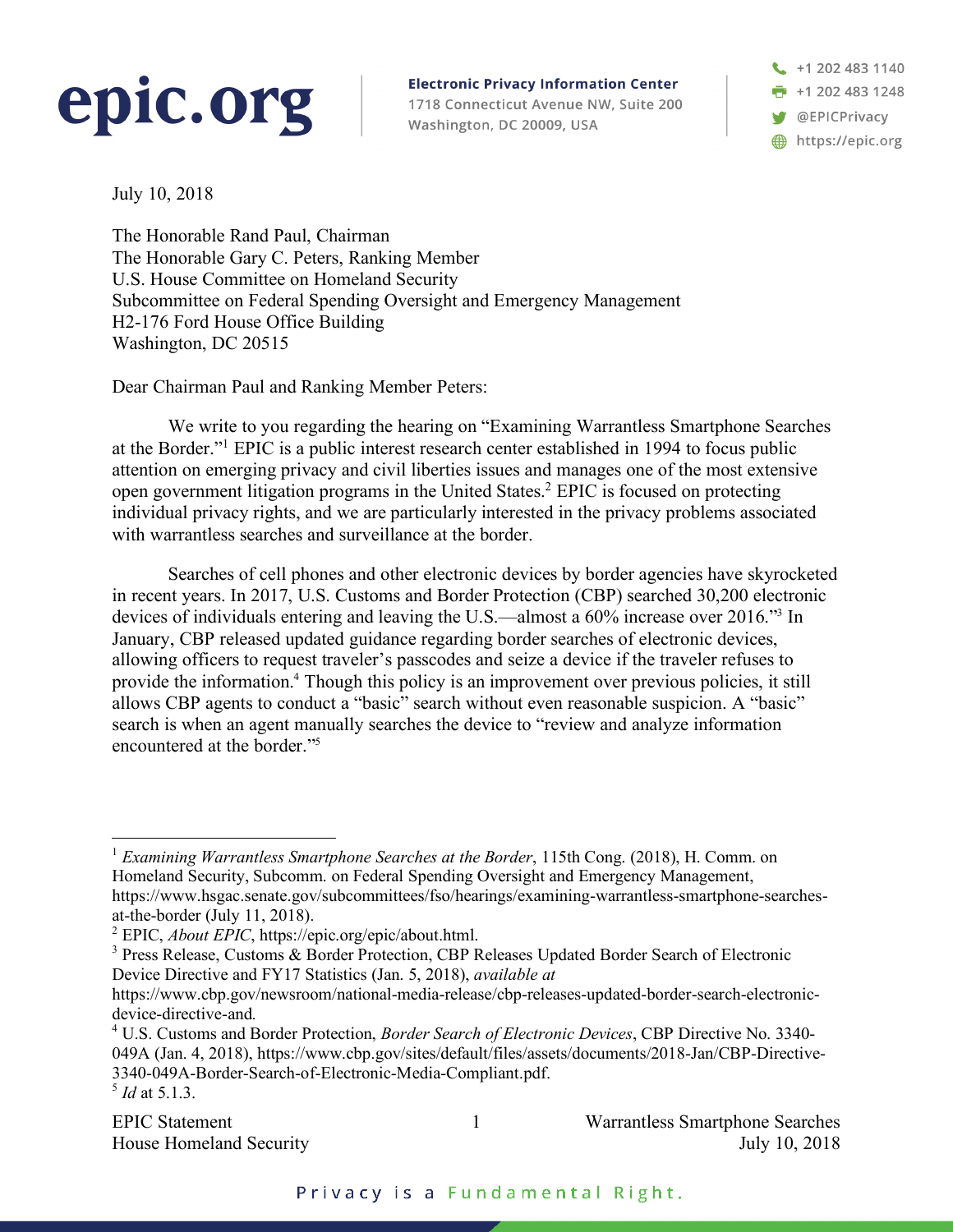And ICE has not even updated its policy. ICE's law enforcement activities include conducting warrantless electronic device searches "without individualized suspicion."6 The electronic device searches conducted by ICE often include inspecting text messages, private emails, contact lists, and photos and other personal information.<sup>7</sup>

CBP and ICE are searching electronic devices without even reasonable suspicion despite the U.S. Supreme Court having recognized a Constitutionally significant privacy interest in mobile devices.<sup>8</sup> This practice should be stopped. EPIC has sued ICE under the Freedom of Information Act for details of the agency's use of mobile forensic technology to conduct warrantless searches of mobile devices.<sup>9</sup> That case is pending in the D.C. Circuit. An updated Privacy Impact Assessment and Border Search Device policy are long overdue from ICE.

Congress should also consider legislation to establish procedures, consistent with Fourth Amendment requirements, to restrict government access to personal data stored in cellphones during border searches. Senator Leahy (D-VT) and Senator Daines (R-MT) recently introduced S. 2462 a bill that would place restrictions on searches and seizures of electronic devices at the border.<sup>10</sup> The bill sets out detailed procedures for seizing electronic devices, including a warrant requirement prior to inspection of the device, data minimization, and exclusion of evidence that is obtained in violation of the Act. The bill also establishes reporting requirements to determine the scope and frequency of device searches.

## **Use of Mobile Forensic Technology by ICE**

Since 2013, ICE has tested the devices made by $11$  and signed contracts with multiple providers of mobile forensic technology, totaling nearly \$10.8M.12 In March 2017, ICE made their largest purchase yet, a new \$2M purchase from Cellebrite for "IT and Telecom-Web-Based Subscription."<sup>13</sup> All previous purchases from Cellebrite were tagged for "Communications" Security Equipment and Components" or "Operation Training Devices."<sup>14</sup> In April 2018, ICE signed another contract with Cellbrite for \$1.26M for "Communications Security Equipment and

https://www.dhs.gov/publication/mobile-device-acquisition.

<sup>12</sup> *See* Federal Procurement Data System report, available at

4.4&indexName=awardfull.

 <sup>6</sup> U.S. Immigration and Customs Enforcement, *Directive No. 7-6.1 Border Searches of Electronic Devices*  (Aug. 18, 2009), https://www.dhs.gov/xlibrary/assets/ice\_border\_search\_electronic\_devices.pdf.<br>
<sup>7</sup> Charlie Savage and Ron Nivon, *Princes: Canadata Material* Content of The Content of The Content of The Content of The Co

<sup>7</sup> Charlie Savage and Ron Nixon, *Privacy Complaints Mount Over Phones Searches at U.S. Border Since 2011* (Dec. 22, 2017), https://www.nytimes.com/2017/12/22/us/politics/us-border- privacy-phonesearches.html.

<sup>8</sup> *Riley v. California,* 135 S.Ct. 2473 (2014).

<sup>9</sup> EPIC, *EPIC Sues ICE Over Technology Used to Conduct Warrantless Searches of Mobile Devices* (Apr. 9, 2018), https://epic.org/2018/04/epic-sues-ice-over-technology-.html.

<sup>&</sup>lt;sup>10</sup> To Place Restrictions on Searches and Seizures of Electronic Devices at the Border, S. 2462, 115th Cong. (2018).

<sup>11</sup> Dept. of Homeland Security, *Test Results for Mobile Device Acquistion*,

https://www.fpds.gov/ezsearch/search.do?q=cellebrite+CONTRACTING\_AGENCY\_NAME%3A%22U. S.+IMMIGRATION+AND+CUSTOMS+ENFORCEMENT%22&s=FPDSNG.COM&templateName=1.

<sup>13</sup> *Id*. <sup>14</sup> *Id.*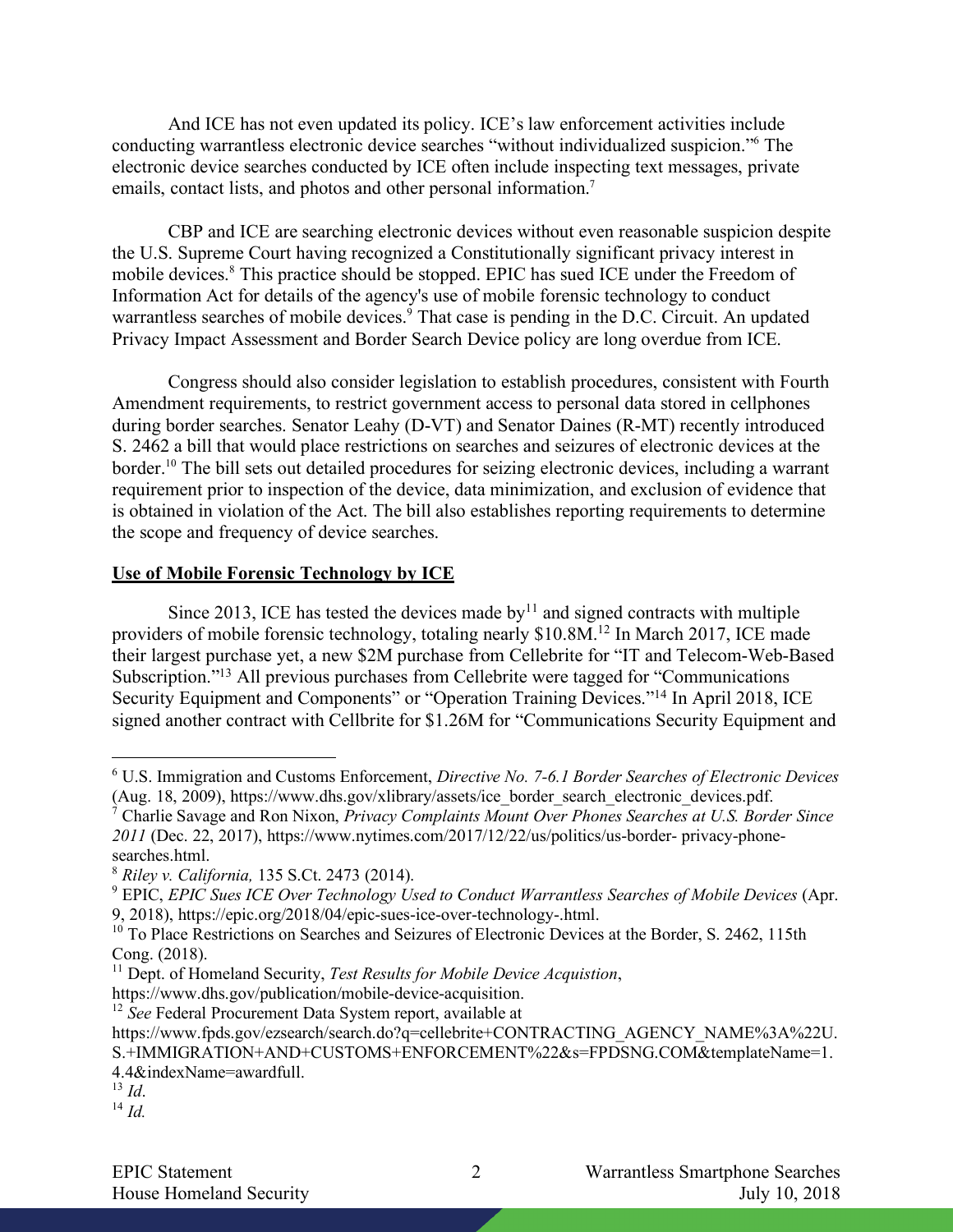Components."15 Cellebrite offers a suite of Universal Forensic Extraction Devices (UFED) which unlock, decrypt, and extract phone data including "real-time mobile data, . . . call logs, contacts, calendar, SMS, MMS, media files, apps data, chats, passwords."16 These tools include Cellebrite's UFED Cloud Analyzer, which can extract private information – even without assistance from the owner - from users cloud based accounts, such as Facebook, Gmail, iCloud, Dropbox, and WhatsApp.<sup>17</sup>

Despite numerous new purchases from Cellebrite and other similar manufacturers, DHS's public policies, assessments, and other public documents have not kept pace. In 2009, DHS published guidance and polices for electronic device searches at the border.18 The directive applies to all electronic devices and "information contained therein", but does not mention cloud based data. It also offers no specifics about forensic mobile searches. Likewise, a DHS internal review of policies for copying data on electronic devices does not clarify if the procedures outlined apply only to data physically on the device or also to data accessed *through* the device.19 An ICE directive pertaining to border searches of electronic devices was released in 2009.<sup>20</sup> The ICE Directive 7-6.1 did not provide policies or procedures for the retrieval of personal data stored at cloud-based services from personal electronic devices.<sup>21</sup> The purchases at issue began in 2016, with testing of "mobile device acquisition" tools increasing over the past three years<sup>22</sup>, well after the last Privacy Impact Assessment (PIA).

## **Conclusion**

Absent exigent circumstances, a warrant should be required for searches of electronic devices at the border.

ICE's data retrieval techniques for mobile devices pose significant threats to privacy. These techniques allow ICE to collect a significant amount of personal data directly from

<sup>&</sup>lt;sup>15</sup> Federal Procurement Data System Report, Award ID 70CMSD18FR0000056 (Apr. 25, 2018), https://www.fpds.gov/ezsearch/search.do?q=cellebrite+CONTRACTING\_AGENCY\_NAME%3A%22U. S.+IMMIGRATION+AND+CUSTOMS+ENFORCEMENT%22+PIID%3A%2270CMSD18FR0000056 %22&s=FPDSNG.COM&templateName=1.4.4&indexName=awardfull.

<sup>16</sup> Cellebrite Mobile Forensics, *Unlock Digital Intelligence: Accelerate Investigations Anywhere*, *available at* 

https://web.archive.org/web/20170614063253/https://www.cellebrite.com/Media/Default/Files/F orensics/Solution-Briefs/Mobile-Forensics-Solution-Brief.pdf.

<sup>17</sup> *See* Cellebrite, *UFED Cloud Analyzer: Unlock cloud-based evidence to solve the case sooner*, https://www.cellebrite.com/en/products/ufed-cloud-analyzer/.

<sup>18</sup> Dept. of Homeland Security, *Privacy Impact Assessment for the Borders Searches of Electronic Devices* (Aug. 25, 2009),

https://www.dhs.gov/sites/default/files/publications/privacy\_pia\_cbp\_laptop.pdf.  $^{19}$   $\tilde{I}$ *d*.

 $20$  U.S. Immigration and Customs Enforcement, ICE Directive No. 7-6.1 (Aug. 18, 2009),

https://www.dhs.gov/xlibrary/assets/ice\_border\_search\_electronic\_devices.pdf. <sup>21</sup> *Id.*

<sup>22</sup> U.S. Department of Homeland Security Science and Technology Division, *Test Results for Mobile Device Acquisition*, https://www.dhs.gov/publication/mobile-device-acquisition.